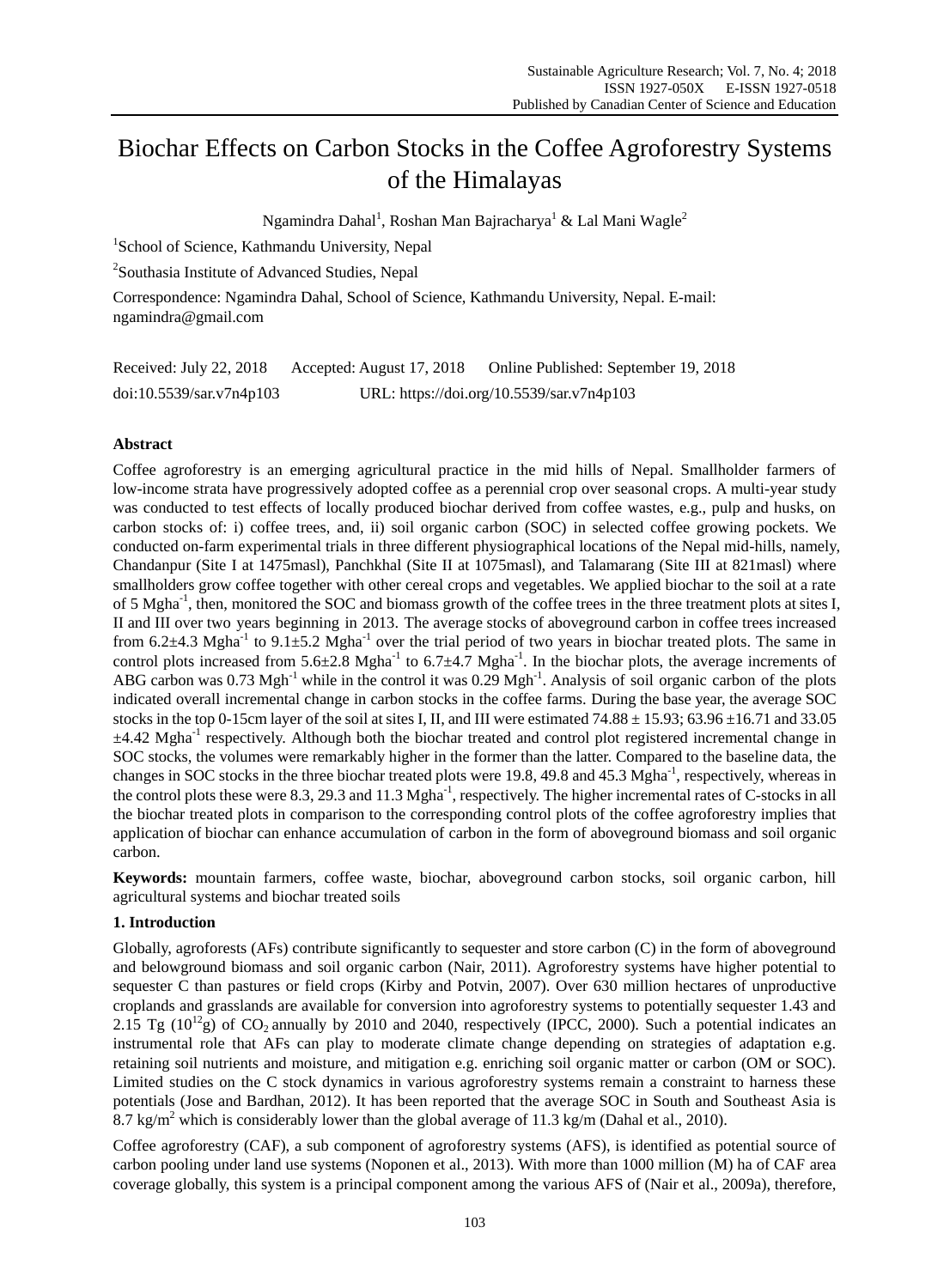carries an enormous potential for sequestrating C in the forms of aboveground and belowground biomass with expanding trends (Albrecht and Kandji, 2003; Soto-Pinto et al., 2010; Verchot et al., 2007). Studies undertaken by Segura et al., (2006) in Nicaragua and Negesh et al., (2013) in Ethiopia are among few appropriate models available for estimating carbon stocks in CAF system, and, the former is considered more appropriate for the CAF practices in the Himalayas where majority of farms including the experimental plots have adopted coffee Arabica variety.

The middle hills of the Himalaya that passes through Nepal ranges between the altitudes of 800 and 2400m forms a complex mosaic of the rugged terrain, cross-crossed by rivers and valleys, and receive 80% of annual rainfall during monsoon between June to September. During the four months of rainy summer, farmlands, forests and barren lands are covered with rapid growth of vegetation when the annual stock of above-ground biomass (AGB) reaches at its peak before it starts decline in the subsequent months. However, the Mid Hills have been densely settled and intensively cultivated for several centuries by replacing natural forests with arable crops, which means the AGB was greatly reduced, often to <10% of the original (Sharma et al., 2008). Deforestation also depleted the quantity of organic matter in the soils, to about one half of the contents under forest in topsoils and to about two-thirds in subsoils. The loss of forest AGB and litter plus the decline in soil organic matter mean that C storage in the Middle Hills have been greatly reduced (Dahal and Bajracharya, 2011). The decreases in organic matter content and the substitution with nitrogenous fertilisers degrade soil physical fertility, and lead to coarse hard clods, lower soil moisture retention, and poorer workability (Pilbeam et al., 2005). The farmers of the Middle Hills have adapted to these conditions and developed management systems that integrate crops, livestock, forestry, and grassland. They are able to sustain substantial rural populations at subsistence levels on very small farms (Carson, 1992; Tamang, 1991). Common elements in the heterogeneous traditional systems include crop rotation, fallows, grazing of crop residues, zero grazing, irrigation where water is accessible and manageable, and the application of farmyard manure (FYM) (Schreier and Shah, 1999; Suwal et al 1991).

Majority of mountain farmers of Nepal and the Himalayas eke out their livelihoods through subsistence agriculture practices in the non-irrigated uplands locally known as *bari* (Dahal, 2012). Mountain regions have seen production of major cereal crops virtually stagnant for over the past 15-20 years (Kaini et al., 2004), some of the main reasons for the low yield are believed to be the lack of replenishment of SOC together with inadequate and inappropriate use of fertilizers (Bajracharya et al., 2004, Shrestha et al., 1995 and UNEP, 2012). Over half of the 75 districts of Nepal are categorized under the food-insecure region (FAO, 2009), and nearly all of them fall in the hilly or mountain region. This is an irony for the region where majority of population live on agricultural business. As a consequence, farmers tend to look opportunities for transforming their traditional upland crops such as maize, potato and green vegetables with multi-year crop such as coffee and fruits which have high value in the market. In recent decades, sizable smallholders in the hilly terraces of the Himalaya grow coffee as a perennial crop. According to an estimate, about 20,000 families are engaged in the production of coffee in Nepal (Ghimire, 2009), thus, generating more than 7,700 full-time employment equivalent (ITC 2007). In order to reap benefits of high market value of coffee, they have converted their conventional crop growing uplands into coffee agroforests. The change in the hilly landscape is spectacular after perennial coffee bushes have replaced seasonal crops in the range between 800m and 1600m altitudes. Potential coffee production area in Nepal has been estimated to be around 1.9M ha (MoAD, 2014).

The climate and topography of the lower Himalayas, specifically soils, altitude range, and hilly landscape are conducive to coffee farming where vast potential exists for its expansion (Table 1). Despite the growing demand of Nepali coffee in the local and international markets, farmers have found reasons to grow perennial crops such as coffee relative to seasonal crops. The hardship of practicing agriculture manually in hilly terrains, particularly maintaining and replenishing optimum level of manures to the soil, has been a driving factor to farmers to adopt agro-forestry system. Traditionally, Nepali hill farmers practiced subsistence agriculture and relied mostly on farmyard manure (FYM) and some compost to replenish plant nutrients in soils. Although farmers find the FYM and compost beneficial to their lands, rising labor costs and intangible benefits (slow and indirect returns) remain the major constraints for their sustainable uses. In turn, industrial fertilizers are widely applied over the FYM although the latter is still on practice in limited scales (Bajracharya and Sherchan, 2009). With the advent of modern agricultural practices from low intensity (subsistence oriented) to more intensive cropping (commercial), farmers depend more on chemical fertilizers rather than FYM, which they find labor intensive. Nevertheless, a significant number of hill farmers continue to use FYM particularly those who have adopted an improvised practice called "sustainable soil management or SSM" as this helped them make FYM more effective and sustainable (Dahal and Bajracharya, 2012). Marschner (2006) elaborates that plant productivity is directly influenced by nutrient availability, which is a product of nutrient transformations in the soil environment. More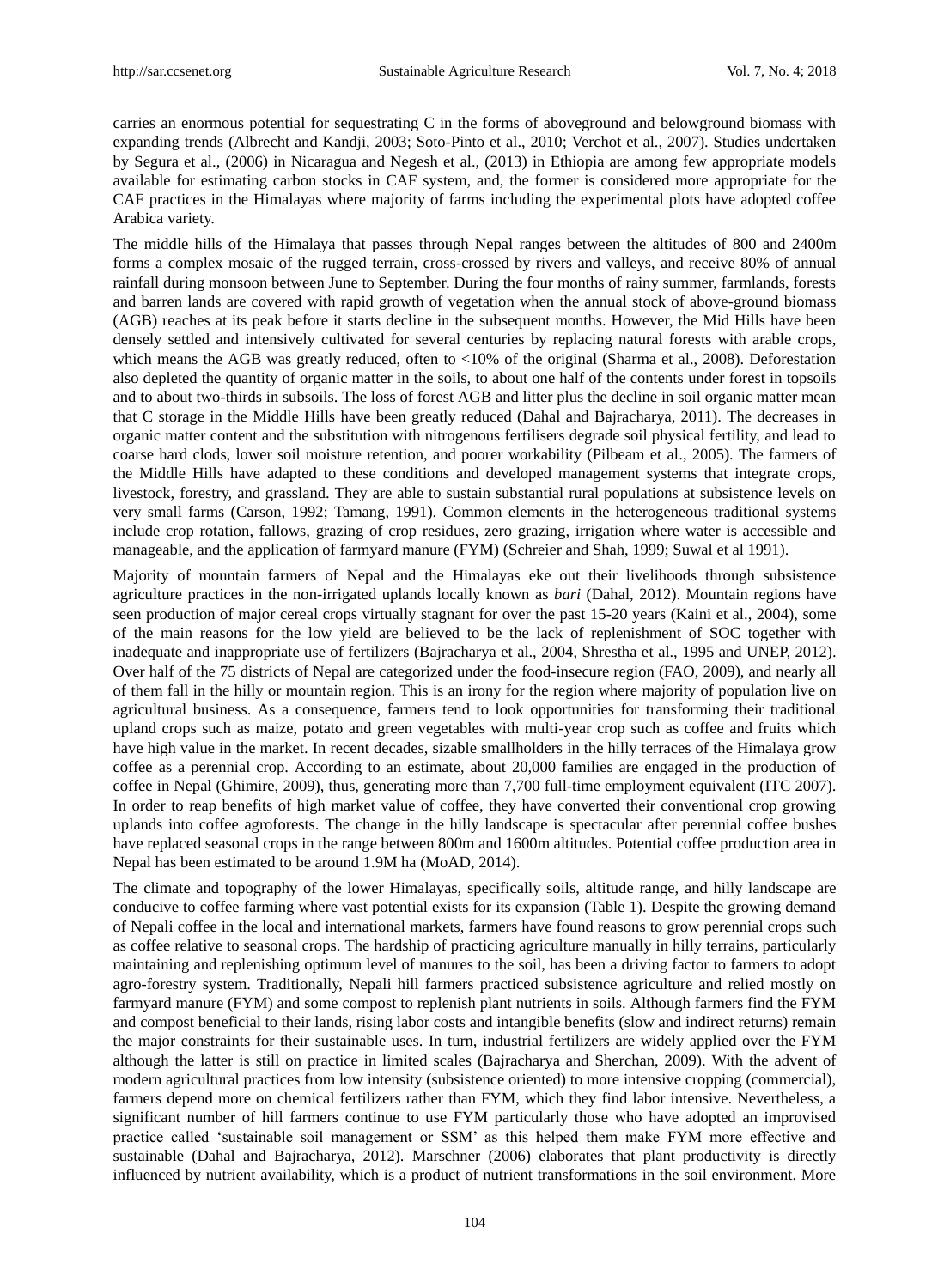recently, agencies working in the field of hill agriculture have introduced biochar as a measure to tackle the issue of productivity and SOC losses (Dahal and Bajracharya, 2013).

Several studies have highlighted efforts of the mountain farmers in maintaining soil quality against degradation of soil fertility, surface erosion, and landslides (Biswokarma *et al.,* 2014, Regmi *et. al*., 2005, Bajracharya and Atreya, 2007, SSMP, 2009, and, Dahal and Bajracharya, 2011). Among other actions, they use farm yard manure (FYM) in *bari* every year that contributes to maintain or enhance soil organic matter, thus, sequestrating carbon in the form of SOC. The FYM is prepared with waste biomass from agriculture fields and forest litter mixed with dung from livestock. These are few of their good practices that they are doing from generations, on which there are limited studies regarding impacts of such practices on soil carbon pool.

Biochar, a pyrolysis product of biomass wastes, is used as organic additive for soil amendment to improve soil health, thereby, increase crop yields and productivity through reduced soil acidity, enhancing water retention, and minimizing the needs of some chemical and fertilizer inputs (Glaser et al 2002; Lehmann and Rondon, 2006). Applications of biochar in agricultural fields have dual impacts- effect on soil quality and plant production (Lehmann, 2007). In addition to its direct contribution of available nutrients to the soil, biochar has a variety of physical and chemical properties that influence soil nutrients transformations (Deluca et al., 2009). This study further indicates that biochar additions to soil have the potential to change the microbial biomass, community composition and activity of soil microbes, all of which can influence nutrient mineralization from decomposing plant residues as well as several specific nutrient transformations. According to Pietikäinen and Fritze, (1993) the porous structure of biochar offers habitat to proliferate soil microbes. Likewise, a study by Major et al., (2010) has discussed positive effects of biochar on plant growth and associated C inputs, and those by DeLuca et al (2006) and Ni et al., (2010) highlighted sorption effects of biochar on microbial signaling compounds or inhibitory plant phenolic compounds as well as its effect on soil physical and chemical properties.

Biochar as a stable substance of soil organic matter (SOM) accounts for its dual roles in carbon stock enhancement in the soil (Anders et al., 2012). First, its particles remain locked in the soil with limited or no decomposition, and second, its catalyzing effect, which accelerates mineral uptake capacity of the plants that contributes to prevent mineral leaching. This study aimed to evaluate biochar effects on C-stocks in coffee agroforestry plantations to give a new dimension of knowledge on biochar. Taking cases of expanding coffee agroforestry practices in the mid-hills of Nepal, this paper analyzes biochar effects on the total carbon stocks of agroforestry systems in the Himalayas.

However, inadequate understanding about the specific mechanisms through which biochar influences soil microbial community properties remains as a bottleneck (Lehmann et al., 2011). Nevertheless, roles of organic inputs including FYM, compost and biochar for soil amendment and maintaining soil health have been widely recognized although precautionary note such as of Mukherjee and Lal, (2014) continue to emerge against exaggeration of about its merits over demerits.

## **2. Materials and Methods**

**Research sites:** The three experimental sites of this study represent a diverse geo-climatic feature of the Himalayas where mountain or hill farmers of Nepal have a tradition of farming in a distinct manner. On-farm field trials were undertaken between 2013 and 2015 in three locations of Nepal mid hills at altitudes between 821m to 1475m that reflect an agro-ecological diversity of the Himalayas. The trials were conducted in the private farms where the smallholders produce Arabica coffee variety together with other cereal crops and vegetables. The three sites exhibit a diverse characteristic of the middle Himalayas dominated by densely populated river valleys, rivers, hillocks and agriculture based livelihoods along the hilly terrains where contrasting micro-climate variation exists as the altitudes, aspects, and slopes vary. Site I, Chandanpur, is located at 1475m facing south of the Mahabharat range, has terraced field with average slopes of 20 degree and the soil with loam texture. Site II, Panchkhal, lies at 1075m in the central mid hills facing northeast with 25 degrees on average slope, and the soil with silt loam texture. Likewise, Site III, namely, Talamarang, is situated at an altitude of 821m near the bank of the snow-fed Melamchi River from the Himalayas to the northern part of the mid hills. The average slope of the coffee farm is 15 degrees facing to the east with soil texture of sandy silt loam. The different locations of the experimental sites fairly capture diversity of micro-climatic variations as they are apart from each other between 20 to 80km and exhibit contrasting climatic variations although all these sites receive over 80% of annual rainfall volumes during the four months of monsoon (June to September). The coffee growers often rely on a manual of organic coffee producers (MOAD, 2014) developed by supporting agencies including the Department of Agriculture.

Among the coffee growing farmers, a couple of households were selected in each site for the trials based on their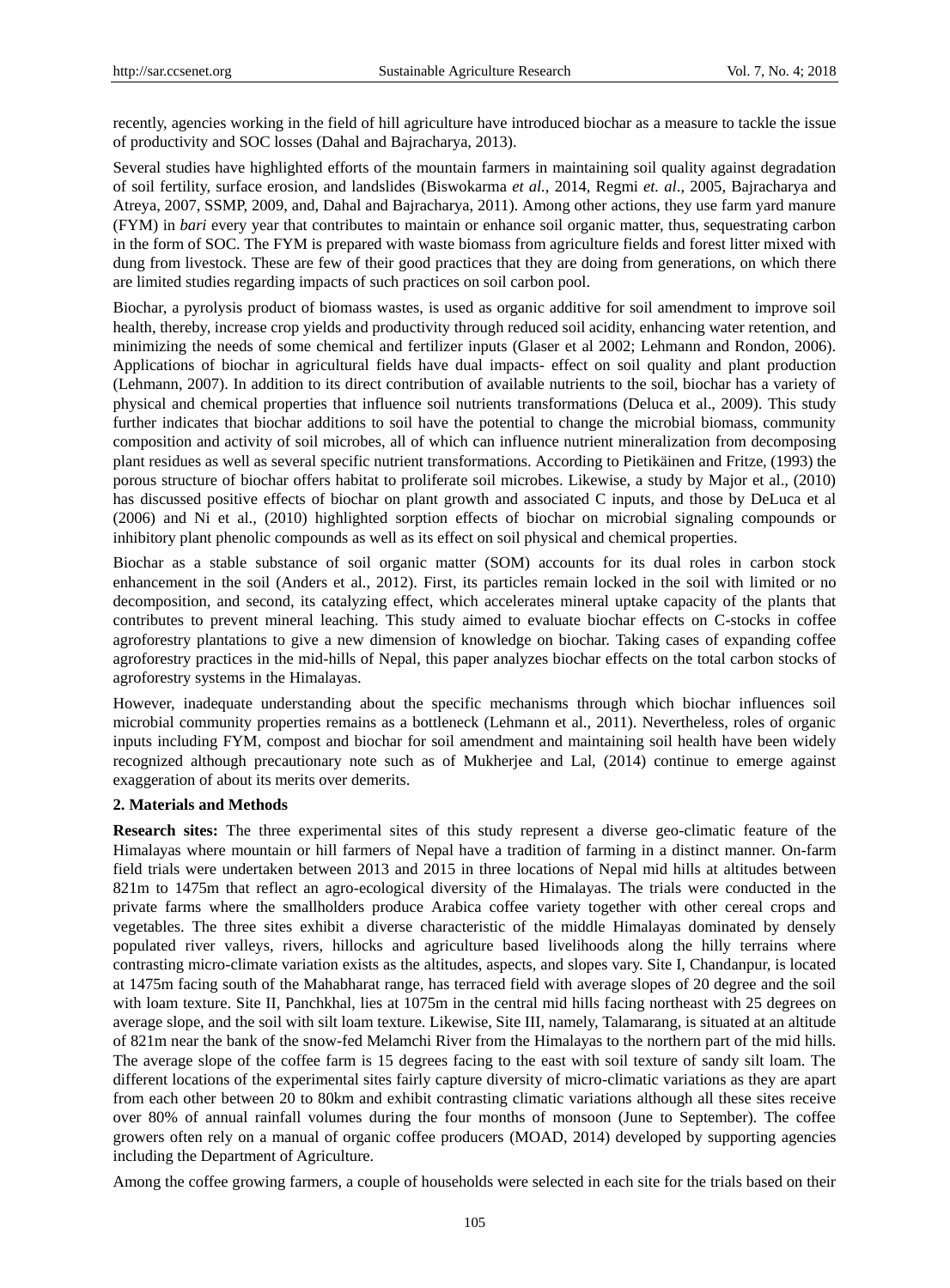willingness to participate voluntarily in biochar making and application on their respective plots. These were farmers who had been growing coffee for 5 years or more, and, willing to participate voluntarily. Accordingly, farmers offered their full cooperation to identify plots, tag sampled trees, and collect soil samples as well as measure biomass from the designated plots. Monitoring an effect of biochar trial in a farmer"s field environment of coffee agroforestry was undertaken carefully to ensure that the trial plots get same level of treatments than the rest of the fields. During the trials, the farmers, who own the lands of the experimental plots, continued their regular activities including pruning and removal of diseased trees.



Figure 1. Map showing the locations of the research sites in Nepal

The individual smallholders who switched parts of their traditional maize and millet growing lands to coffee agroforestry are driven by the interest of maximizing benefit over their conventional farming practices. The evolving coffee agroforestry systems in the region are among the least studied in terms of carbon stocking. With three trial plots that represent a diverse climatic context, this study reported the results and analyses of the trials undertaken from farmers" fields.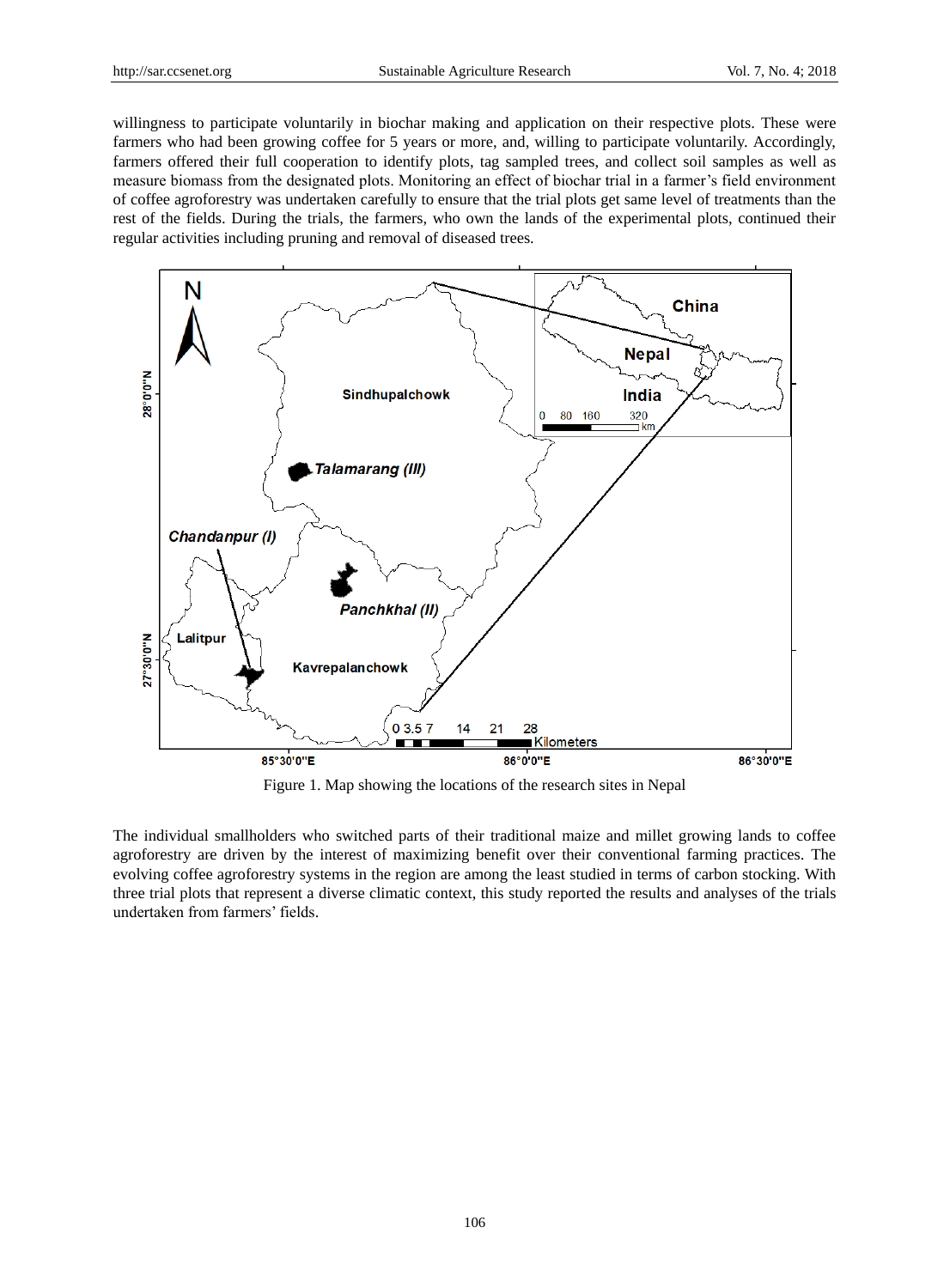| <b>Locations of</b> | Latitude,          | Elevation / | Size<br>of<br>trial      | Number of    | Number of trees | <b>Current coffee</b> | Potential<br>coffee | <b>Dominant</b> | Soil organic |
|---------------------|--------------------|-------------|--------------------------|--------------|-----------------|-----------------------|---------------------|-----------------|--------------|
| experimental plots  | Longitude          | Type*       | plots                    | coffee trees | per hectare     | area in the district* | the<br>in<br>area   | soil texture    | matter       |
|                     |                    |             |                          | per plots    |                 |                       | district**          |                 | (SOM)        |
| I. Chandanpur,      | 27 28'36.16" N,    | 1475m       | $100 \text{ m}^2$ out of | 655          | 1840            | 90 ha                 | 8548 ha             | Silt loam       | 10%          |
| Lalitpur            | 85°24′50.02″ E     | Upland      | 0.3561<br>ha             |              |                 |                       |                     |                 |              |
|                     |                    |             | planted area             |              |                 |                       |                     |                 |              |
| II. Panchkhal.      | 27 ° 37' 48.08" N. | 1075m       | $100 \text{ m}^2$ out of | 960          | 2097            | 116 ha                | 3679 ha             | Silt loam       | 3.5%         |
| Kavrepalanchok      | 85 '36'21.32"E     | Upland      | 0.4578<br>ha             |              |                 |                       |                     |                 |              |
|                     |                    |             | planted area             |              |                 |                       |                     |                 |              |
| III. Talamarang,    | 27 ° 51' 15.90" N. | 821m        | $100 \text{ m}^2$ out of | 535          | 2104            | 95 ha                 | 19427 ha            | Sandy loam      | 3%           |
| Sindhupalchok       | 85 ° 32' 43.15" E  | Upland      | 0.2543<br>ha             |              |                 |                       |                     |                 |              |
|                     |                    |             | planted area.            |              |                 |                       |                     |                 |              |

Table 1. Geographical characteristics of the experimental plots established in each of the three coffee growing belts of Lalitpur, Kavrepalanchok and Sindhupalchok districts of Nepal

\*The upland type of land category usually represents a rainfed agricultural land in the hill agricultural system, which is locally known as *bari* in the local term and perceived as a low grade compared to the *khet* due to latter's access to irrigation. \*\* Source: MOAD, 2014.

**Design of experimental plots:** Taking account of the local practices of plantation density, which is approximately 4000 trees per hectare, experimental plots was designed of the size covered by 40 coffee trees  $(100 \text{ m}^2)$  in each of the farms in the three locations, namely, Chandanpur, Panchkhal and Talamarang of Nepal (table 1). The sizes of the three farms where the plots established were of 0.2543 ha, 0.3561 ha and 0.4578 ha with number of trees 535, 655 and 960 respectively. All these farms were older than 8 years and, each of the trees were matured enough for annual harvesting of fruits (cherries). Using a stratified random sampling approach, 120 coffee trees were identified and tagged, 40 each from the three sites for monitoring of biomass growth. The farmers were advised to carry on their business as usual way without differentiating their activities including pruning, trimming, harvesting and intercropping of the vegetable crops of their choices in the treatment areas from rest of the farm areas. Accordingly, they followed their usual practices. The height and basal diameter at 15 cm of the tagged 120 coffee trees were measured. Effect of farmers" preferences on height of coffee tree was observable as they carry out cutting and pruning as well as intercropping of seasonal vegetables. The follow up monitoring of the sites was conducted. Of the 120 tagged trees, biochar was applied to the 60 (20 from each of the 3 experimental sites), and rest 60 (20 each from the respective sites) were left with no—biochar treatment for control.

**Soil sampling:** Soil samples were collected from the experimental plots prior to the treatment with biochar. The samples were taken from top layer soil (0-15cm) with five replications from the three experimental plots. A corer of 100 cm<sup>3</sup> was used for measuring bulk density (Blake and Hargte, 1986). The baseline sampling was followed immediately by applications of biochar as follows: 1) out of the 120 coffee trees (40 each from the three sites), half or 60 of them (20 from each site) were identified as 'biochar treated', and rest 60 as control (as discussed earlier). 2) Applied biochar to the soil of the 60 tagged trees within a radius of 57cm at a rate of 5 ton/ha (5 Mgha<sup>1</sup>). The samples were tested in the university lab for SOC composition, and, 3. The process of soil sampling and testing was repeated identically after 2 years for a comparison of the results.

**Biochar production and application as a soil amendment agent:** Biochar was produced using coffee waste materials as a feedstock in a specially designed stove for dual purposes of preparing biochar while cooking animal feed at household levels (Dahal and Bajracharya, 2013). Coffee wastes were considered an appropriate feedstock types as these are the least recycled refuses compared to other locally generated biomass wastes. Wastes generated through processing of coffee beans from pulping centers are abundantly available during harvesting months of December and February. A variety of coffee processing wastes such as pulps, husks, and discarded cherry beans; and those produced from cutting and pruning of coffee trees are mixed up together to prepare the feedstock as these are not preferred for feeding cattle or composting (Dahal et al, 2013). Low temperatures 350 and 550 degrees Celsius was maintained in order to prevent burning the pyrolysed feedstock into ashes. For the purpose of testing biochar effects on the coffee plants, 500 grams of mixed biochar was applied to each of the 60 coffee trees (50% of those selected for trial, leaving the rest 50% as control) in the three sites. The biochar input area was within the radius of 57cm  $(1m^2 \text{ area})$  of each tree, which is equivalent to 5 Mgha<sup>1</sup>. The soils and bichar were tested prior to the application of biochar. Basic properties of baseline samples of soil and biochar are presented in the table 2.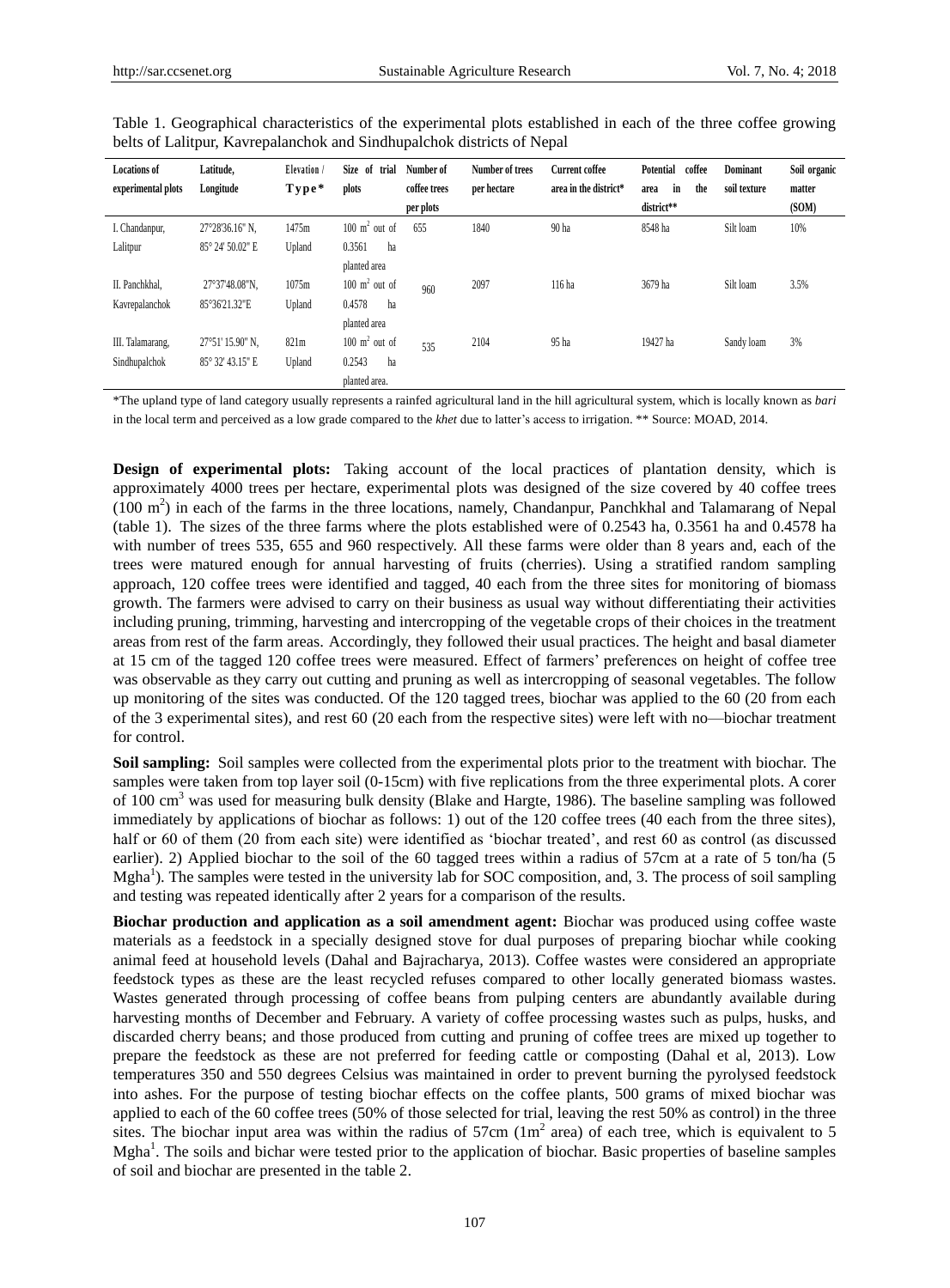| <b>Parameters</b>                 | Chandanpur | Panchkhal | Talamarang | Sample of applied biochar |
|-----------------------------------|------------|-----------|------------|---------------------------|
| рH                                | 6.026      | 5.8       | 5.23       | 8.54                      |
| Soil Organic Matter (SOM)%        | 10.37      | 6.564     | 5.758      | 19.47                     |
| <b>Bulk Density (gm/cm3)</b>      | 0.83       | 2.012     | 1.956      | ۰                         |
| <b>Total Nitrogen</b> (ppm)       | 1388.8     | 3281.6    | 2396.8     | 14840                     |
| <b>Available Phosphorus (ppm)</b> | 137.6      | 520.04    | 323.36     | 5273                      |
| <b>Available Potassium (ppm)</b>  | 267.96     | 244.78    | 202.84     | 1386                      |
| $CEC$ (m. e./100gm)               | 59.44      | 49.64     | 39.36      | 90                        |

Table 2. General properties of soils at pre-treatment stage and sample of applied biochar

**Estimation of coffee tree biomass**: In each of the three trial sites, 20 coffee trees were identified and applied biochar while another set of 20 coffee trees were tagged as control for the purpose of biomass monitoring based on tree height and stem diameter at 15cm above the ground  $(d_{15})$  to estimate biomass stock of each tree. In the absence of specific biomass equation for the coffee plant grown in Nepal, the best fitted model developed by Segura et al (2006) was applied, which was derived based on the extensive field trials from 37 coffee farms in Nicaragua; and, is expressed as:

$$
Log_{10} (B_T) = a + b * Log_{10} (d_{15}) + c * Log_{10} (h)
$$
 (1)

Where  $B_T$  is total aboveground biomass of an individual coffee tree in kilogram; a, b and c are the model's fitted parameters with values 1.113, 1.578 and 0.581, respectively;  $d_{15}$  is stem diameter at 15cm height (cm), and plant height (h) in m. According to this model, the total above ground biomass of each coffee plant ranged from 0.005 to 2.8 kg. Carbon values were derived from biomass values using a conversion factor "carbon fraction" (CF) of 0.47 (Adale, et al., 2006). Based on monitoring of  $d_{15}$  and h, the aboveground biomass of the tagged plants was measured two times; first between April to June at the time when biochar was applied, and, second in the same months after two years.

**Estimation of SOC stocks**: The soil organic carbon (SOC) in the top soil layer (0-15cm) was estimated using Pearson et al., (2007) approach, and, expressed as: SOC (Mgha<sup>-1</sup>) = SC/1000\* BD\*SD\*10000 Mg ha<sup>-1</sup>; where SOC is total soil carbon pool in Mg ha<sup>-1</sup>, SC is concentration of soil C in gkg<sup>-1</sup> soil, BD is bulk density in gcm<sup>-3</sup>, and SD is soil depth in m. We compared the changes in SOC stocks between the treatment and control plots separately in each of the three locations, namely, Chandanpur, Panchkhal and Talamarang (table 1).

**Statistical Analysis**: To illustrate specific treatment effects, an ANOVA test was carried out on changes in AGB carbon and SOC stocks among the plots at the three sites using minitab 17 version. Similar analyses were conducted on changes in SOC stocks. The results are presented graphically as SOC stocks in Mgha<sup>-1</sup> for carbon accounting, and for assessing the net impact of treatments on ecosystem carbon storage and, thus, their potential for climate change mitigation.

#### **3. Results**

**Aboveground Carbon Stock**: Comparative results of pre-treatment (base year) stage with those of post-treatment stage are presented in the table 3 for both biochar treated and control plots. Results of two years of monitoring of aboveground biomass at the three sites generally indicated incremental stocks of carbon. Of the two plots, with and without biochar amendment, growth rates were higher in the former, implying the positive effect of biochar on the coffee plants. Both the biochar applied and non-biochar plots showed modest increments.

The average stocks of aboveground carbon in coffee trees increased from  $6.2 \pm 4.3$  Mgha<sup>-1</sup> to  $9.1 \pm 5.2$  Mgha<sup>-1</sup> over the trial period of two years in biochar treated plots. The same in control plots increased from  $5.6 \pm 2.8$  Mgha<sup>-1</sup> to 6.7 $\pm$ 4.7 Mgha<sup>-1</sup>. Specific to experimental plots, the stocks in site I increased by 4.65 Mgha<sup>-1</sup> followed by 3.04 Mgha<sup>-1</sup>, and 1.02 Mgha<sup>-1</sup> in sites III and II respectively. Farmers' maintenance of plant height of coffee tree is common. In site I and III, coffee growers maintained relatively taller size as they perceive better harvest in taller trees compare to shorter one. The farmers at site II, however, maintained relatively shorter heights for the ease of harvesting coffee cherries, which is reflected in the carbon volumes as well as Site II recorded lower amounts compared to the rest two sites. In the biochar plots, the average increments of ABG carbon was  $0.73 \text{ Mgh}^{-1}$  while in the control it was 0.29 Mgh<sup>-1</sup>. These different rates of change may be explained as a biochar effect on biomass growth. We didn"t account the fruits as this involved a tedious task of maintaining tree specific records of intermittent harvest over a period of several weeks or a month.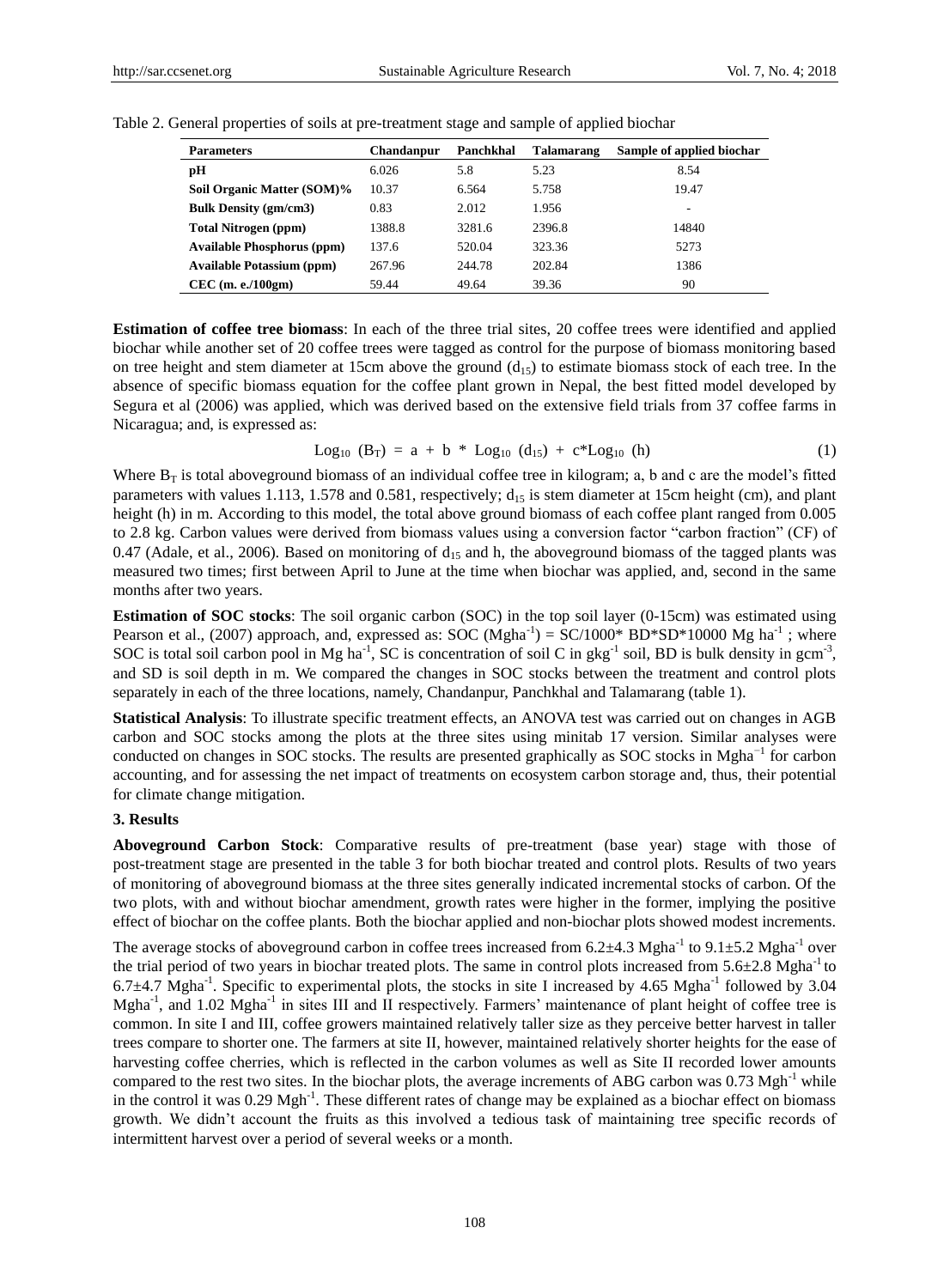| <b>Experimental</b> | <b>Treatments</b> | <b>Number</b><br>of | (Mean<br><b>Base</b><br>Year<br>$\pm$ | <b>Number</b><br>of | Post treatment stage (after two             |
|---------------------|-------------------|---------------------|---------------------------------------|---------------------|---------------------------------------------|
| <b>Sites</b>        |                   | Samples (n)         | in<br>Standard<br>deviation           | samples $(n)$       | <b>years</b> ) ( <b>Mean</b> $\pm$ Standard |
|                     |                   |                     | $\mathbf{Mgha}^{-1}$                  |                     | deviation in $Mgha^{-1}$ )                  |
| I. Chandanpur       | Control           | 20                  | $6.95 \pm 5.12$                       | $16*$               | $10.19 \pm 7.92$                            |
|                     | Biochar           | 20                  | $7.57 + 3.01$                         | 20                  | $12.22 \pm 5.18$                            |
|                     | applied           |                     |                                       |                     |                                             |
| II. Panchkhal       | Control           | 20                  | $3.27 \pm 1.48$                       | 20                  | $3.50 \pm 1.12$                             |
|                     | Biochar           | 20                  | $3.56 \pm 2.8$                        | 20                  | $4.58 \pm 2.76$                             |
|                     | applied           |                     |                                       |                     |                                             |
| III. Talamarang     | Control           | 20                  | $6.58 + 4.23$                         | 20                  | $6.59 + 5.07$                               |
|                     | Biochar           | 20                  | $7.43 \pm 6.99$                       | $19*$               | $10.47 \pm 7.83$                            |
|                     | applied           |                     |                                       |                     |                                             |
| Average             | Control           |                     | $5.6 \pm 2.8$                         |                     | $6.7 + 4.7$                                 |
|                     | Biochar           |                     | $6.2 \pm 4.3$                         |                     | $9.1 \pm 5.2$                               |

Table 3. Results of above-ground carbon stocks of coffee agroforestry systems over two years after application of locally produced biochar at the rate of 5 Mgha-1

\*The number indicates that farmers removed the diseased coffee trees, which occurred on those in two control plots but no such issues occurred in the plots treated with biochar.

The incremental growth of C-stocks in the biochar applied plots was higher than those for the non-biochar plots in all the three sites. Analysis of variance (ANOVA) suggests that the incremental rates of the aboveground carbon stocks are statistically significant, both by location and by treatment (table 4).

Table 4. ANOVA test result using Minitab version 17 indicates significant effects of treatment and location on the aboveground carbon stocks of coffee trees in biochar treated plots

| Source      | DF  | Adj SS | Adj MS F-Value |       | p-Value   |
|-------------|-----|--------|----------------|-------|-----------|
| Location    |     | 50.60  | 25.300         | 12.61 | $0.000**$ |
| Treatment   |     | 16.76  | 16.761         | 8.35  | $0.005**$ |
| Replication | 19  | 32.92  | 1.733          | 0.86  | 0.627     |
| Error       | 97  | 194.62 | 2.006          |       |           |
| Total       | 119 | 294.90 |                |       |           |

The C-tocks in the initial stage (pre-treatment) and final stage (post treatment at the end of year 2) are presented in a simple graph with trend lines (figure 2). Crossing of the two trendlines each other may be interpreted as an effect of biochar treatment on the C-stocks build up in the trees.



Figure 2. Changes in C-stocks in coffee trees at pre-treatment and post-treatment stages. Crossing of the trendlines between the pre and post treatment stages over the two years after biochar application indicate an effect of biochar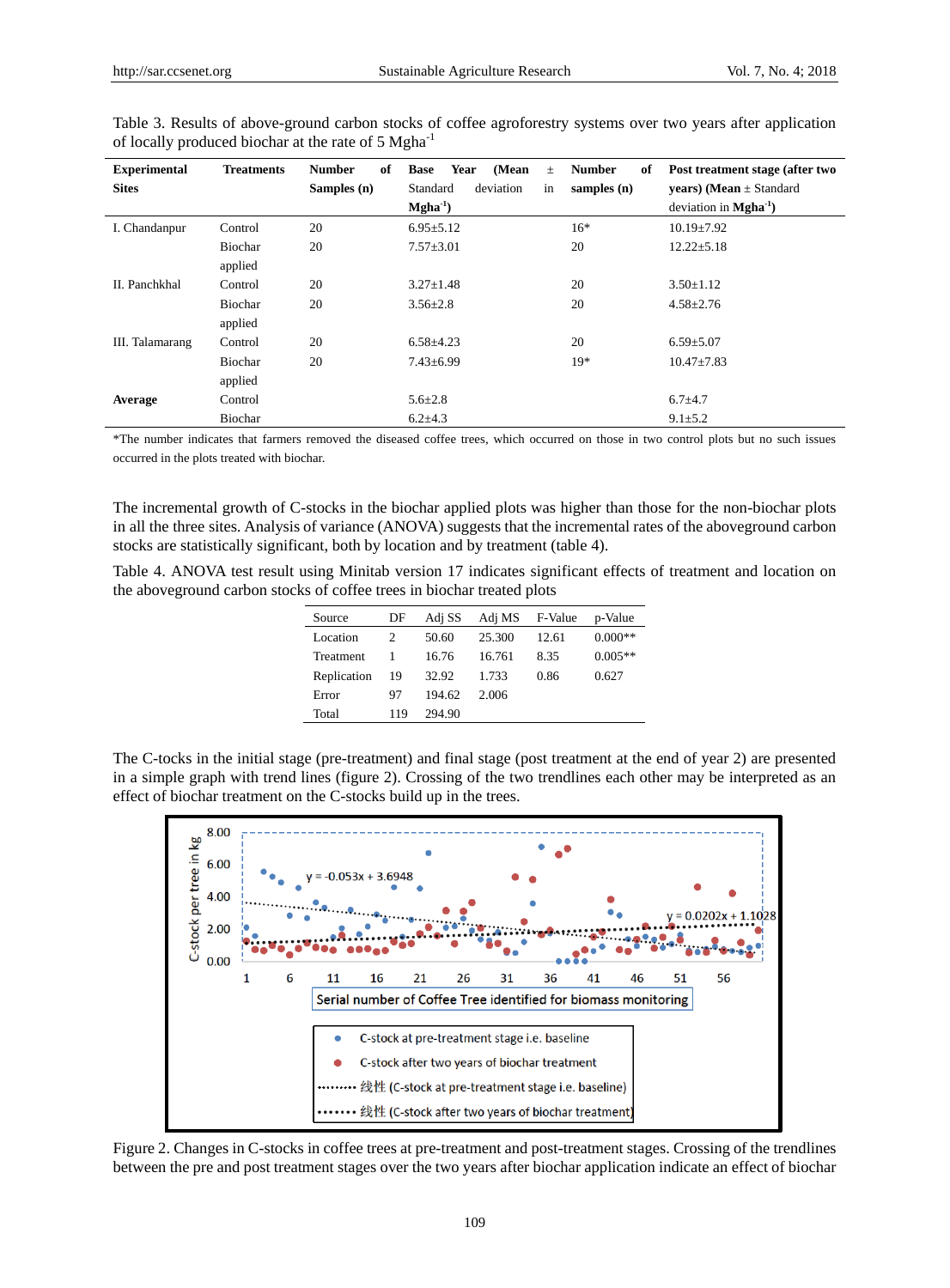**Changes in stocks of soil organic carbon (SOC):** In the base year, 2013, the average stock in the three sites: I, II, and III, was  $74.88 \pm 15.93$ ;  $63.96 \pm 16.71$  and  $33.05 \pm 4.42$  Mgha<sup>-1</sup>, respectively. The disparity in SOC stocks of coffee farms among the three locations as indicated by figure 2 reflects the diverse characteristics of soils as well as farming practices including inputs provided in the forms of compost and FYM over a decade or more as determinant factors (Biswokarma et al, 2014). Incremental changes in SOC stocks were observed in all the biochar treatment plots (Figure 3) compared to baseline estimates. The changes in SOC stocks in the three biochar treated plots of Chandanpur, Panchkhal and Talamarang were higher with 19.8, 49.8 and 45.3 Mgha<sup>-1</sup>, respectively, compared to 8.3, 29.3 and 11.3  $Mgha^{-1}$  in the corresponding control plots. A wide range of incremental changes of SOC in biochar treated plots and control during the study period evidently offers a positive indication for interpretation regarding a cause-effect relation between biochar and SOC.



Figure 3. Changes in SOC stocks (Mgha<sup>-1</sup>) with biochar treatment in the top soil layer

In spite of different level of baseline SOC stocks in the three experimental sites, which is as expected due to decades of agricultural practices and natural composition of soils, the higher rates of incremental changes of SOC in all the biochar treated plots compared to the control plots is evident. This implies a positive indication of biochar effects on SOC stocks although the results are subject to validity with larger scale trials.

## **4. Discussion**

Among the plots, higher amount of stocks were recorded in those where pruning is less frequent, and, taller size of trees were maintained (for example in Talamarang) than those where pruning/trimming was practiced regularly (for example in Panchkhal). These findings may serve as a reference for incentivizing the agroforestry farmers with carbon co-benefits in the future. Major aspects of findings of this study are discussed in the subsequent sections below.

**Carbon stock in coffee agroforestry:** We estimated the aboveground biomass carbon of the coffee plants applying Segura et al., (2006) model, which was derived from Nicaraguan coffee agroforestry context. Basal diameter  $(d_{15})$  and tree height are the key parameters of this model. The results are comparable to the findings of similar studies in Guatemala by Schmitt-Harsh et al (2012) who recorded above-ground C-stocks of 12.9 Mgha<sup>-1</sup> on an average. The figure is in close agreement to our estimates of Site I (12.22 Mgha<sup>-1</sup>) and Site III (10.47 Mgha<sup>-1</sup>) but higher than those of Site II (4.58 Mgha<sup>-1</sup>). According to Nair et al., (2009b) SOC stocks are higher in agroforestry system compared with treeless seasonal crop systems. As our study did not include carbon stored in shade trees and understory vegetable crops, these results are not comparable with the total carbon stocks of agroforestry systems including shade trees. Two of the three farms under this study have no shade trees (sites I and III), hence, may be categorized as "sun coffee" and the remaining farm (Panchkhal, the site II) can be categorized under limited shade trees. In order to enhance applicability of the model to estimate aboveground carbon stocks of coffee trees in the Himalayan context, further field trials are imperative for three reasons. First, the results can be analyzed against two baselines- changes in carbon stocks along a timeline and, - in situ change the emerging practices of coffee agroforestry; second, it is not clear whether the model has taken the fruits into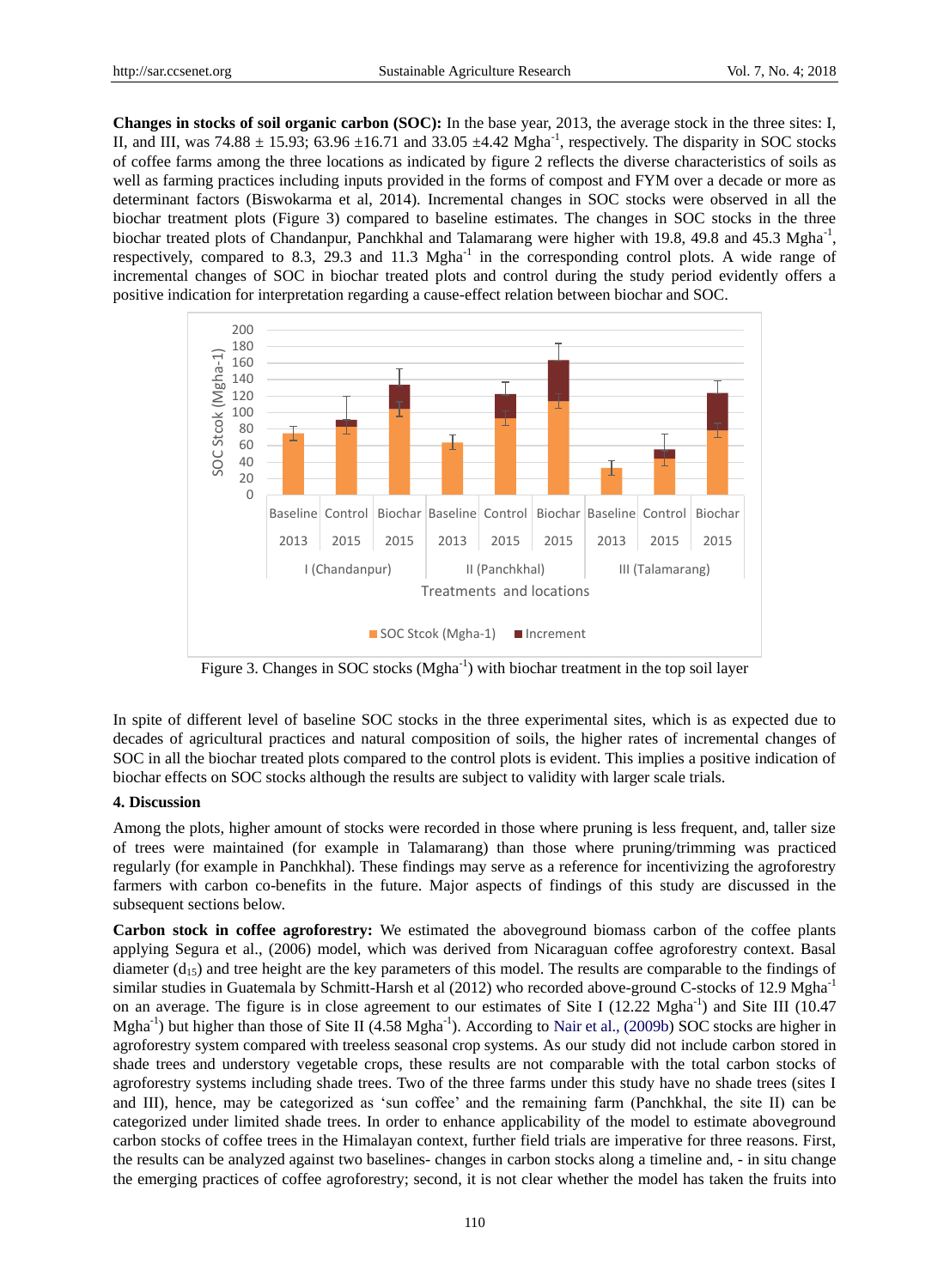account or not, and third, some of the coffee trees were diseased and removed from plots during the follow up monitoring leading to lower estimation.

**Biochar effects on growth of coffee plant:** The incremental effects of the aboveground carbon stocks of coffee trees in the two of the three plots of this study may be attributed to biochar action together with some minerals and micronutrients available in it to stimulate the tree growth. The results also indicate higher rates of incremental change in biochar treated plots compared to the control or no-biochar plots although not all the increments were statistically significant. These findings corroborate with the results of a long term research by Noponen et al., (2013) in the coffee agroforestry of Nicaragua and Costa Rica where inputs of organic mineral are credited for the increased stocks of carbon on the top soils. A recent study by Gautam et al., (2017) about an effect of biochar on crop systems in the hilly agricultural systems of the Himalaya demonstrated that effectiveness of biochar was even higher on SOC increment when applied together with FYM with a result of 2% increase with biochar alone and 6% increase with biochar plus FYM.

**Effectiveness of biochar on soil SOM:** The average rates of increase of SOC in biochar applied plots in comparison of control indicate an effect of biochar treatments at various levels. The incremental carbon stocks are remarkably higher in soil than those of trees. In the farmer"s field, the growth of carbon stocks, however, may not be attributed to biochar only but other factors including biomass inputs in the form of organic compost and farm yard manure as well. The overall results suggest that biochar effectively plays a stimulating role to improve the organic matter status where it is deficient. It leads to reduce susceptibility of soil erosion, thus, lower retention of fertilizers and less production of crops and further depletion of SOM in the hilly region. Likewise, Dahal and Bajracharya, (2012) reported the SOC level in parts of mid hills Nepal, namely, Baglung, Dhading, Kavre and Okhaldhunga, within the range of 23 to 47  $Mgha^{-1}$  in the top layer (0-15cm), which were remarkably higher than this study. The difference could be the result of differences in the nature of agricultural practices where sustainable soil management practices were introduced. Reports of incremental change in SOC stocks after changes in agricultural management is based on extrapolation from rates of C-sequestration by growing plants using weak evidence about the processes by which this might influence the C-stocks, which can be positive or negative (Sanderman and Jeffrey, 2010). Pointing to the vicious cycle of SOC depletion, Lal, (2009) depicted two major causes. The first is the long-term use of extractive farming practices and, the second is the conversion of natural ecosystems such as forest and grass lands, into croplands where SOC stocks suffer losses due to a number of factors like low biomass input, tillage practices, crop harvesting, excessive inputs of chemical fertilizers, and soil erosion. This is important because protection of surface soils in the hilly agricultural landscape remains a critical challenge particularly when intense rainstorms are common during the pre-monsoon and monsoon months (March to September). High degree of erosivity and erodibility of the hilly slopes make the top soils and nutrients with organic matter vulnerable to erosion losses.

**Benefits of biochar to the local coffee growers:** Smallholders coffee growers who actively cooperated in this study were particularly interested in three benefits of biochar effects; first, the quantity and quality of fruits (volume and size of cherries), second, the soil properties (acidity, compactness, moisture retention), and, third, carbon sequestration benefits. This study reports the positive effects of biochar for enhancing carbon sequestration, which is on the interest of the local farmers as they may fetch incentive for a contribution to reduce emission. CAF systems as a potential source of above- and below-ground C-sequestration may offer dual opportunities of climate adaptive and economic benefits.

## **5. Conclusions**

The practice of conversion of conventional upland agricultural lands of the Himalaya into various types of agroforests including coffee is gaining popularity in recent years. This makes the mid-hills coffee agroforestry a new source of carbon stock in the agricultural fields. Effects of biochar on carbon stocks of coffee agroforests were studied at on-farm sites of three location of Nepal mid hills with an intent to understand carbon dynamics in the aboveground biomass and top soils in the Himalayan context. A remarkable finding of this study is the increase in carbon stocks of 3 agroforestry farms in 3 districts of eastern Nepal after application of biochar at a nominal rate of 5 tons per hectare. Specifically, the growth coffee trees leading to higher biomass carbon, and SOC were noted to be higher in biochar applied plots compared to non-applied plots, although not all the changes were statistically significant. The study also indicated that biochar can be more effective to enhance carbon stocks in soils than those of tree biomass. As the study was undertaken in a limited environment of coffee agroforests with no cover of shade trees and farmers" field, a longer term and comprehensive study covering both in a controlled environment and sizable number of on-farm sites is a prerequisite for a conclusive finding.

It was noted that a major challenge in estimating carbon stock accurately in on-farm agroforestry systems is due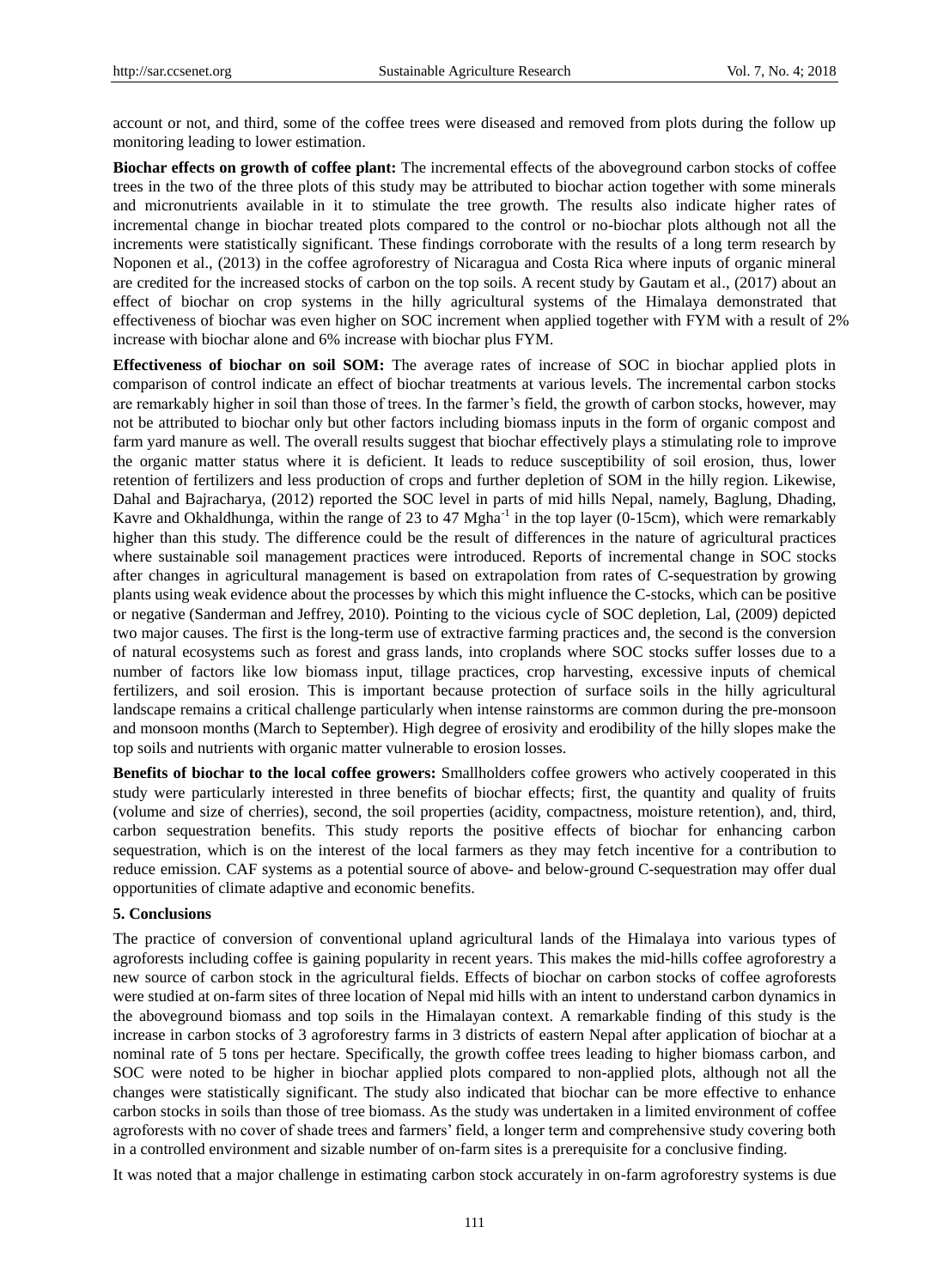to the heterogeneous interventions such as understory or intercropping practices and fertilizers. Such interventions were not monitored closely and may have affected the results. Anthropogenic factors that affect biomass stock of a coffee tree exist due to the preferential management practices of cutting and pruning of the coffee trees usually in the period from 1 to 3 years.

#### **Acknowledgements**

The authors are thankful to the Helvetas Intercooperation for providing technical support to undertake field study, and Aquatic Ecology Centre (AEC) of Kathmandu University for conducting lab analysis of soil samples. The authors remain thankful to the coffee growing farmers of Chandanpur, Panchkhal and Talamarang for their support and hearty cooperation for this study.

#### **References**

- Anders, A., Hanley, K., Whitman, T., Joseph, S., & Lehmann, J. (2012). Characterization of biochars to evaluate recalcitrance and agronomic performance. *Bioresource Technology, 114*(2012), 644-653. http://dx.doi.org/10.1016/j.biortech.2012.03.022 .
- Albrecht, A., & Kandji, S. T. (2003). Carbon sequestration in tropical agroforestry systems: review. *Agric Ecosyst Environ, 99*, 15-27. https://doi.org/10.1016/S0167-8809(03)00138-5
- Bajracharya, R. M., & Atreya, K. (2007). Carbon Sequestration in the Upland Farming Systems in the Nepal Midhills. Proceedings of Conference on Environment. Tribhuvan University, Nepal. June 22-24.
- Bajracharya, R. M., & Sherchan, D. L. (2009). F*ertility status and dynamics of soils in the Nepal Himalaya: A review and analysis*. In: Soil Fertility. (Eds. D. P. Lucero and J. E. Boggs). Nova Science Publishers, Inc.
- Bishwakarma, B. K., Dahal, N. R., Allen, R., Rajbhandari, N. P., Dhital, B. K., Gurung, D. B., Bajracharya, R. M., & Baillie, I. C. (2014). Effects of improved management and quality of farmyard manure on soil organic carbon contents in smallholder farming systems of the Middle Hills of Nepal, Climate and Development.
- Blake, G. R., & Hartge, K. H. (1986). Bulk Density, in A. Klute, ed., Methods of Soil Analysis, Part I. *Physical and Mineralogical Methods: Agronomy Monograph, 9*(2nd ed.), 363-375.
- Carson, B. (1992). *The land, the farmer and the future: A soil fertility management structure for Nepal*. International Centre for Integrated Mountain Development. Occasional Paper 21.
- Dahal, N., & Bajracharya, R. M. (2013). *Use of biochar for enhancing soil quality in mountain agricultural lands of Nepal.* Proceedings of International conference on forest, people and climate: Changing paradigm (Eds. Balla, M. K., Rayamajhi, S. and Singh, A). Institute of Forestry, Pokhara, Nepal.
- Dahal, N., & Bajracharya, R. M. (2011). Prospects of soil organic carbon sequestration; Implications for Nepal"s mountain agriculture. *Journal of Forest and Livelihood, 9*, 1-14.
- Dahal, N., & Bajracharya, R. M. (2012). Effects of sustainable soil management practices on distribution of soil organic carbon in upland soils of Mid-hills of Nepal. *Nepal Journal of Science and Technology, 13*, 133-141.
- Dahal, N., & Bajracharya, R. M. (2011). Prospects of soil organic sequestration: Implications for Nepal's Mountain Agriculture. *Journal of Forest and Livelihood, 9*(1). https://doi.org/10.3126/jfl.v9i1.8593
- Dahal, N., Bajracharya, R. M., & Merz, J. (2014). *Soil Properties and Carbon Stock Quantification in Coffee Agro-forestry of Mid-Hills Nepal*. In: Proceedings of International Conference on Forests, Soil and Water. Kathmandu University, Dhulikhel, Nepal.
- Dahal, N. R. (2012). *Prospects of enhancing soil organic carbon in sloping farm terraces of Mid Hills Nepal through sustainable soil management practices*. Thesis submitted for M.Phil. Degree to the Department of Environment Science and Engineering, Kathmandu University.
- Deluca, T., Mackenzie, M. D., & Gundale, M. J. (2009). Biochar Effects on Soil Nutrient Transformations. *Biochar for Environmental Management: Science and Technology*. 251-270.
- DeLuca, T. H., MacKenzie, M. D., Gundale, M. J., & Holben, W. E. (2006). Wildfire-produced charcoal directly influences nitrogen cycling in forest ecosystems. *Soil Science Society America Journal, 70*, 448-453. https://doi.org/10.2136/sssaj2005.0096
- Gautam, D. K, Bajracharya, R. M., & Sitaula, B. K. (2017). Effects of Biochar and farm yard manure on soil properties and crop growth in an agroforestry system in the Himalaya. *Sustainable Agriculture Research,*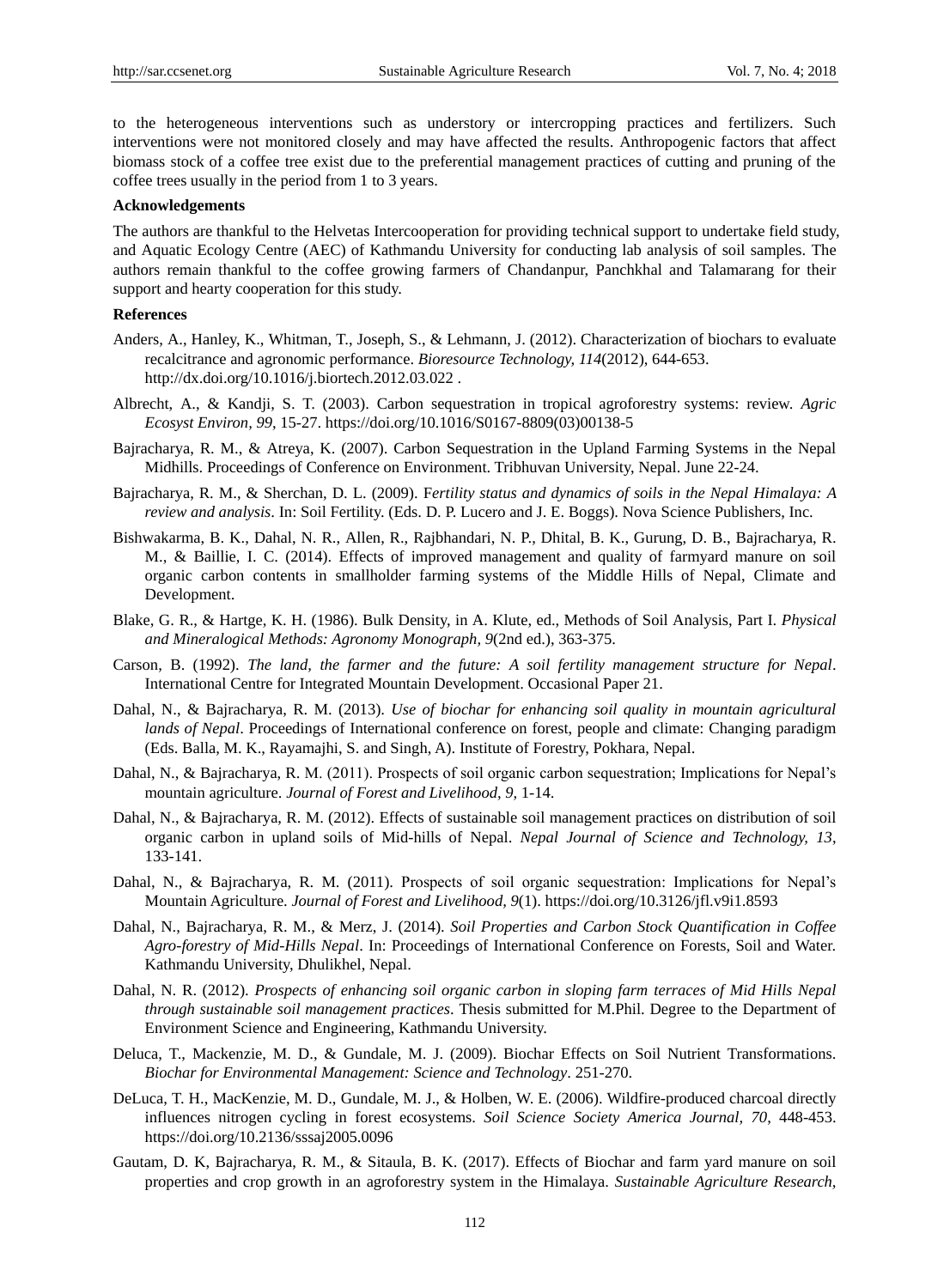*6*(4). https://doi.org/10.5539/sar.v6n4p74

- Ghimire, D. (2009). Institutional System and Current Status of Coffee in Nepal (in Nepali) Tea Coffee 2066. NTCDB, Kathmandu.
- Glaser, B., Lehmann, J., & Zech, W. (2002). Amerliorating physical and chemical properties of highly weathered soils in the tropics with charcoal - a review. *Biology and Fertility of Soils, 35*, 219-230. https://doi.org/10.1007/s00374-002-0466-4
- IPCC (2000). *Land-use, land-use change, and forestry. A special report of the IPCC*. In: Watson RT, Noble IR, Bolin B, Ravindranath NH, Verardo DJ, Dokken DJ (eds). Cambridge University Press, p 375
- ITC (2007). Export Potential Assessment in Nepal. International Trade Centre, Geneva
- Kirby, K. R., & Potvin, C. (2007) Variation in carbon storage among tree species: implications for the management of a small scale carbon sink project. *For Ecol Manag, 246*, 208-221. https://doi.org/10.1016/j.foreco.2007.03.072
- Lal, R. (2009). The Potential for Soil Carbon Sequestration. In Agriculture and climate change: An Agenda for negotiation in Copenhagen for Food, Agriculture and the Environment. *IFPRI Policy Brief, 5*, 16
- Lehmann, J., Rillig, M. C., Thies, J., Masiello, C. A., Hockaday, W. C., & Crowley, D. (2011). Biochar effects of soil biota - A review. *Soil Biology and Biochemistry, 43*, 1812-1836. https://doi.org/10.1016/j.soilbio.2011.04.022
- Lehmann, J. (2007). Bio-energy in the black. *Frontiers in Ecology and the Environment, 5*, 381-387. https://doi.org/10.1890/1540-9295(2007)5[381:BITB]2.0.CO;2
- Lehmann, J., & Rondon, M. (2006). *Biochar soil management on highly weathered soils in the humid tropics*. In: Biological approaches to sustainable soil systems (Uphoff, N. editor). Boca Raton (FL): CRC Press. https://doi.org/10.1201/9781420017113.ch36
- Major, J., Lehmann, J., Rondon, M., & Goodale, C. (2010). Fate of soil-applied black carbon: downward migration, leaching and soil respiration. *Global Change Biology, 16*, 1366-1379. https://doi.org/10.1111/j.1365-2486.2009.02044.x
- Marschner, H. (2006). *Mineral Nutrition of Higher Plants*. Second ed., Amsterdam: Academic Press, 890 pp.
- MoAD (2014). Coffee Database in Nepal. Ministry of Agricultural Development, Government of Nepal. Retrieved from [http://teacoffee.gov.np/images/gallery/coffee\\_database\\_in\\_nepal\\_\\_2014\\_.pdf](http://teacoffee.gov.np/images/gallery/coffee_database_in_nepal__2014_.pdf)
- Mukharjee, A., & Lal, R. (2014). Biochar dilemma. *Soil Research, 52*, 217-230. https://doi.org/10.1071/SR13359
- Nair, P. K. R., Kumar, B. M., & Nair, V. D. (2009a). Agroforestry as a strategy for carbon sequestration. *J. Plant Nutrition. Soil Science, 17*2, 10-23. https://doi.org/10.1002/jpln.200800030
- Nair, P. K. R., Nair, V. D., Kumar, B. M., & Haile, S. G. (2009b). Soil carbon sequestration in tropical agroforestry systems: a feasibility appraisal. *Environ. Sci. Pollution, 12*, 1099-1111. https://doi.org/10.1016/j.envsci.2009.01.010
- Negash, M., Starr, M., Kanninen, M., & Berhe, L. (2013). Allometric equations for estimating aboveground biomass of Coffea arabica L. grown in the Rift Valley escarpment of Ethiopia. *Agroforest System, 87*, 953-966. https://doi.org/10.1007/s10457-013-9611-3
- Ni, J. Z., Pignatello, J. J., & Xing, B. S. (2010). Adsorption of aromatic carboxylate ions to black carbon (biochar) is accompanied by proton exchange with water. *Environmental Science and Technology, 45*, 9240-9248. https://doi.org/10.1021/es201859j
- Noponen, M. R. A., Healey, J. R, Soto, G., & Haggar, J. P. (2013). Sink or source-The potential of coffee agroforestry systems to sequester atmospheric CO2 into soil organic carbon. *Agriculture, ecosystems and Environment, 175*, 60-68. https://doi.org/10.1016/j.agee.2013.04.012
- Pearson, T. R., Brown. S. L., & Birdsey, R. A. (2007). Measurement guidelines for the sequestration of forest carbon, general technical report, USAD forest service.
- Pietikäinen, J., & Fritze, H. (1993). Microbial biomass and activity in the humus layer following burning: short-term effects of two different fires. *Canadian Journal of Forest Research, 23*, 1275-1285. https://doi.org/10.1139/x93-163
- Regmi, B. D., Poudel, C., Tripathi, B. P., Schulz, S., & Dhital, B. K. (2005). *Managing soil fertility problems of*